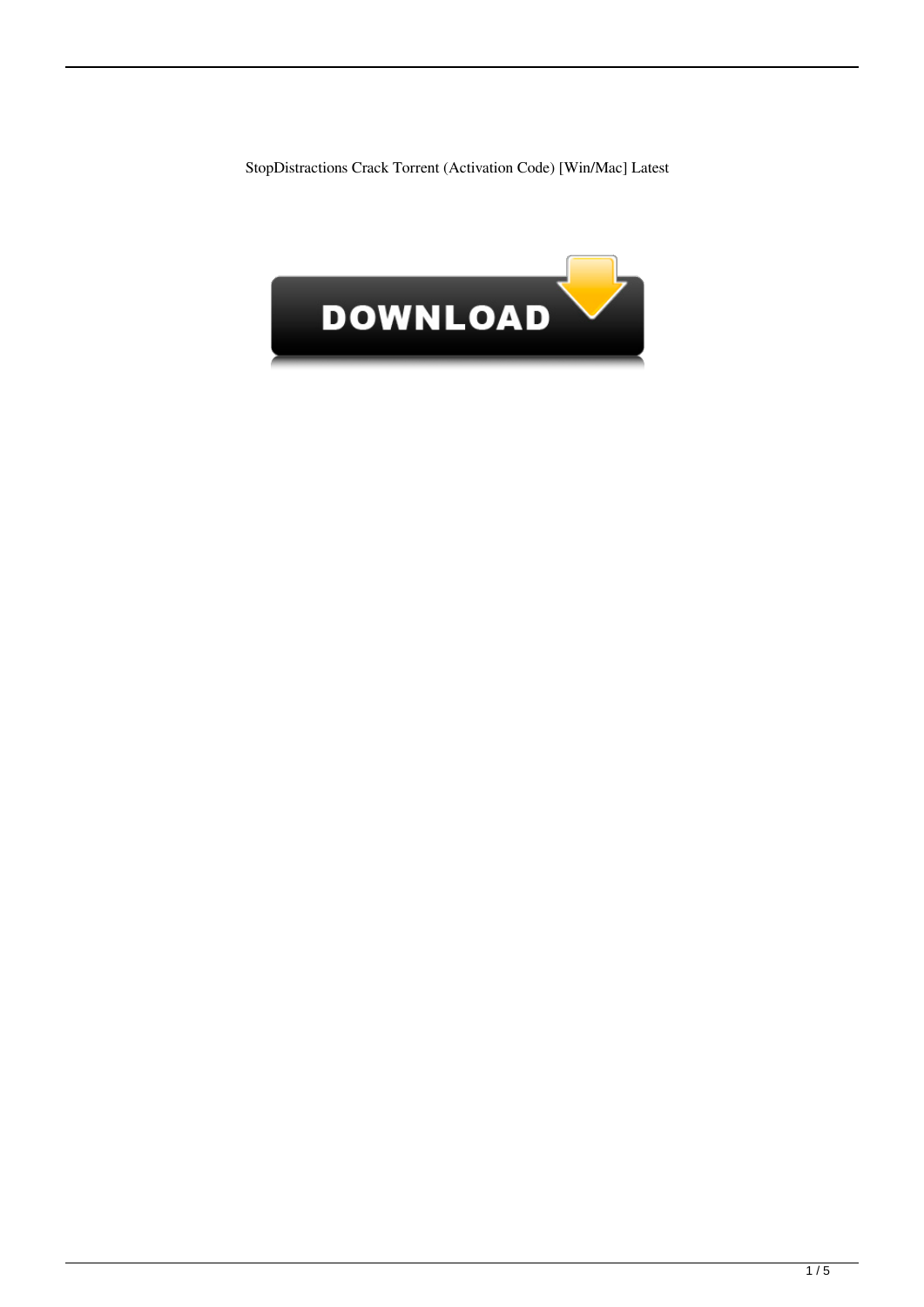## **StopDistractions Incl Product Key Download**

StopDistractions Crack Free Download is a simple application that allows you to block access to distracting websites. You can personalize the list of blocked sites and you can set a countdown timer. Web page Image Roller is a simple application that allows you to easily create banner ads. You can save your images and you can download the images to your computer and perform various image processing actions (such as rotating and cropping) on them. Web Page Image Roller - Free Version Description: Web Page Image Roller is a simple application that allows you to easily create banner ads. You can save your images and you can download the images to your computer and perform various image processing actions (such as rotating and cropping) on them. IMAP Mail Controller is a simple application that allows you to synchronize your emails between your computer and your smartphone. You can synchronize local emails, your mail accounts and mail servers. You can use IMAP to synchronize your emails between your computer and your smartphone, or to synchronize local emails, your mail accounts and mail servers. IMAP Mail Controller Description: IMAP Mail Controller is a simple application that allows you to synchronize your emails between your computer and your smartphone. You can synchronize local emails, your mail accounts and mail servers. You can use IMAP to synchronize your emails between your computer and your smartphone, or to synchronize local emails, your mail accounts and mail servers. Vuzi is a simple application that you can use to listen to online radio stations through your webcam. Vuzi Description: Vuzi is a simple application that you can use to listen to online radio stations through your webcam. Convert Web Video to Flash MP4 is a simple application that allows you to extract flash video from HTML 5 and YouTube videos. Converts the video to MP4 format (usually used in portable media players and on the Internet) and allows you to save the video to your computer's hard drive. Convert Web Video to Flash MP4 Description: Convert Web Video to Flash MP4 is a simple application that allows you to extract flash video from HTML 5 and YouTube videos. Converts the video to MP4 format (usually used in portable media players and on the Internet) and allows you to save the video to your computer's hard drive. SP7 is a simple application that allows you to split a Windows Media Video (.WMV) movie into MP3 audio tracks and remove undesirable audio-only tracks from MP3 audio

# **StopDistractions Registration Code [32|64bit]**

StopDistractions is a simple application that allows you to block access to distracting websites. You can personalize the list of blocked sites and you can set a countdown timer. The Google Toolbar is a free download from Google that allows you to search the web directly from your taskbar. If you're on an XP machine (a Windows 98 machine cannot use this), you can use Google's toolbar application. Google Toolbar Description: The Google Toolbar is a free download from Google that allows you to search the web directly from your taskbar. If you're on an XP machine (a Windows 98 machine cannot use this), you can use Google's toolbar application. Lilium is a free taskbar application that provides access to your favorite online music sources. You can then stream your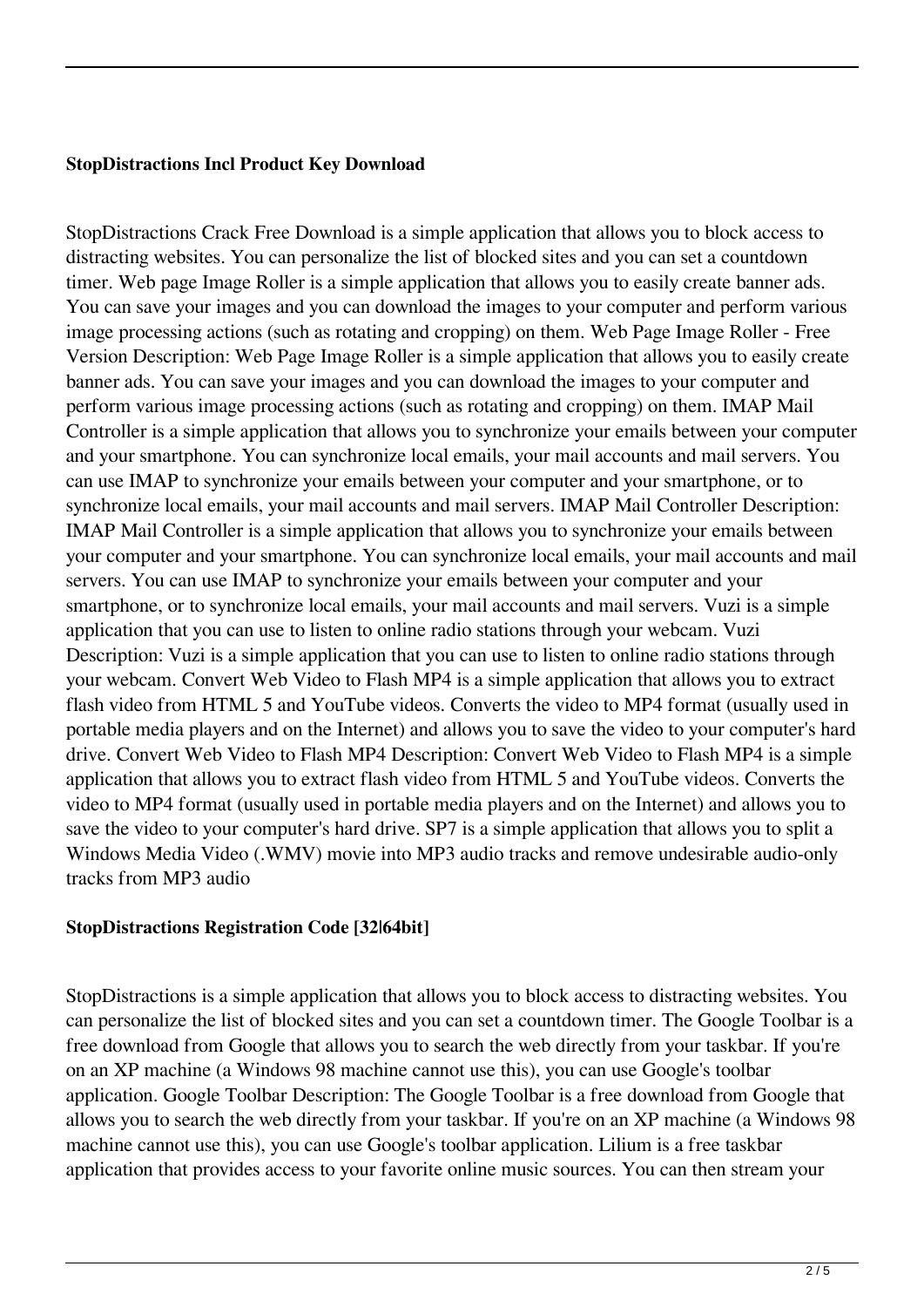favorite music to your desktop or your portable music player. Lilium Description: Lilium is a free taskbar application that provides access to your favorite online music sources. You can then stream your favorite music to your desktop or your portable music player. Pidgin is a free multi-protocol instant messaging client. Pidgin has the ability to connect to multiple networks simultaneously. It provides a powerful multi-protocol support that allows you to communicate with your friends via MSN, AOL, Jabber, ICQ, Yahoo, Facebook Chat, MySpace Chat, Google Talk, IRC and many other instant messaging protocols. Pidgin Description: Pidgin is a free multi-protocol instant messaging client. Pidgin has the ability to connect to multiple networks simultaneously. It provides a powerful multi-protocol support that allows you to communicate with your friends via MSN, AOL, Jabber, ICQ, Yahoo, Facebook Chat, MySpace Chat, Google Talk, IRC and many other instant messaging protocols. Fog is a free personal firewall for Windows. Fog is a personal firewall designed by Exodus Communications. It provides an easy-to-use GUI to protect you and your PC from malicious software. Fog Description: Fog is a free personal firewall for Windows. Fog is a personal firewall designed by Exodus Communications. It provides an easy-to-use GUI to protect you and your PC from malicious software. SiLence is a free audio chat program that allows you to download your favorite audio from the internet and play them offline. SiLence Description: SiLence is a free audio chat program that allows you to download your a69d392a70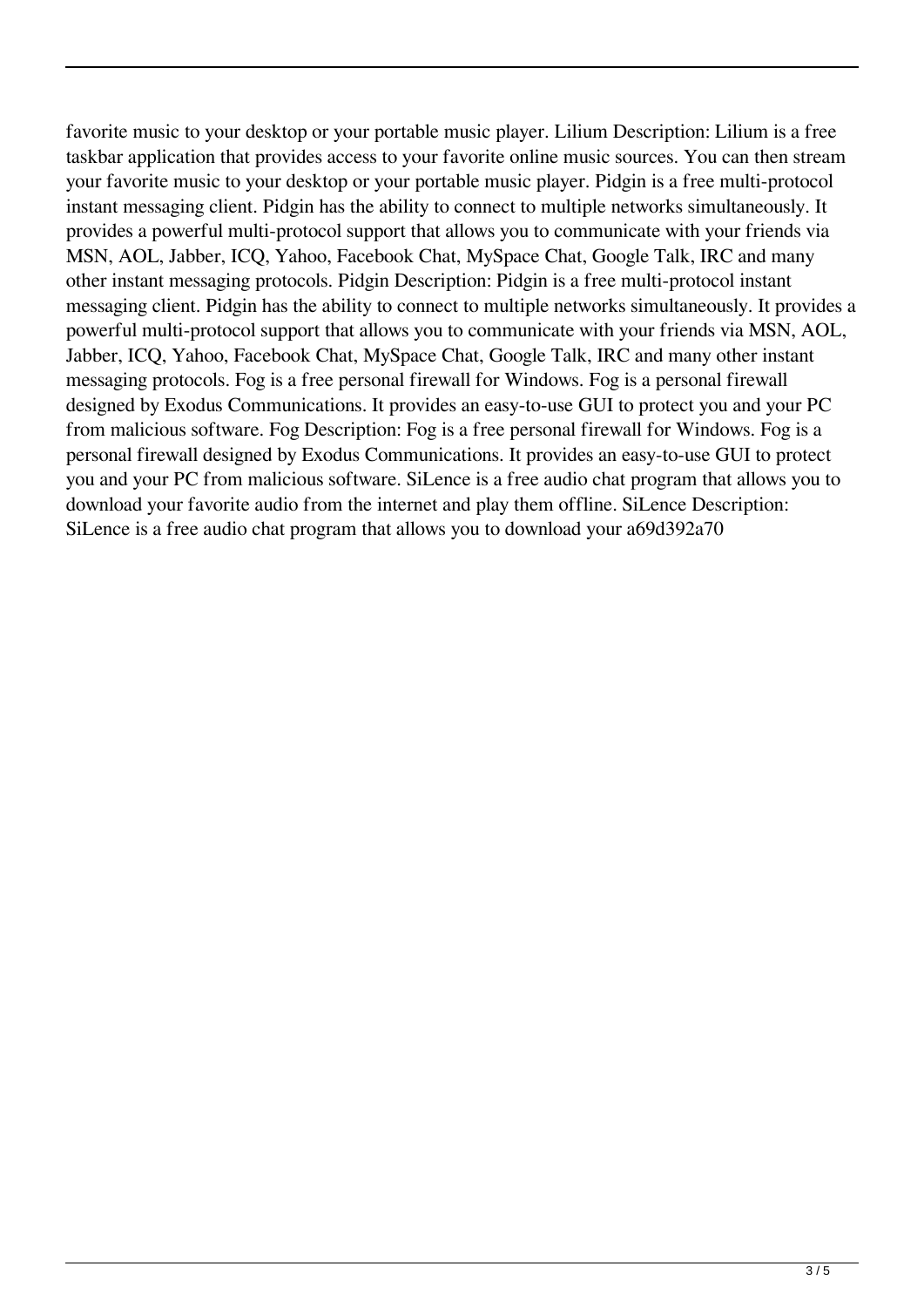## **StopDistractions Crack+**

4. • \*\* 5 times 5. • \*\* 8 times 6. • \*\* 15 times 7. • \*\* 10 times 8. • \*\* 40 times 9. • \*\* 50 times 10. • \*\* 100 times 11. • \*\* 500 times 12. • \*\* 1,000 times 13. • \*\* 10,000 times 14. • \*\* 100,000 times 15. • \*\* 1,000,000 times 16. • \*\* To infinity 17. • \*\* for all eternity 18. • \*\* • is a decorative icon. 19. • \*\* • and are valid Mathematica expressions. 20. • \*\* • If the given value is not an integer, then the expression is evaluated to the nearest integer. 21. • \*\* • Expressions that are not recognized as valid Mathematica expressions are ignored and have no effect. 22. • \*\* • The value on the right side of the dot is the default value of the input field. 23. • \*\* • The value on the right side of the dash is the current value of the input field. If the current value and the default value are equal, then a value is not shown at all. 24. • \*\* • If the current value is not an integer, then the value on the right side of the dot is its decimal fraction. For example, if the current value is {0.3}, then the value of the input field is also {0.3}. 25. • \*\* • If the current value is an integer, then the value on the right side of the dash is its integer part, and the value on the right side of the dot is its decimal part. For example, if the current value is 100, then the value of the input field is also 100. 26. • \*\* • The input field can be used to define a constant value. 27. • \*\* • The input field has no impact on the value of the variable that it is contained in. 28. • \*\* • If the variable's current value is not an integer, then it is multiplied by 10 to the power of the current value of the input field. For example, if the current value of the

# **What's New In StopDistractions?**

--------------- StopDistractions is a simple application that allows you to block access to distracting websites. You can personalize the list of blocked sites and you can set a countdown timer. StopDistractions Screenshot: ----------------- ![stopdistractions screenshot]( StopDistractions Screenshot: ----------------- ![stopdistractions screenshot]( ![